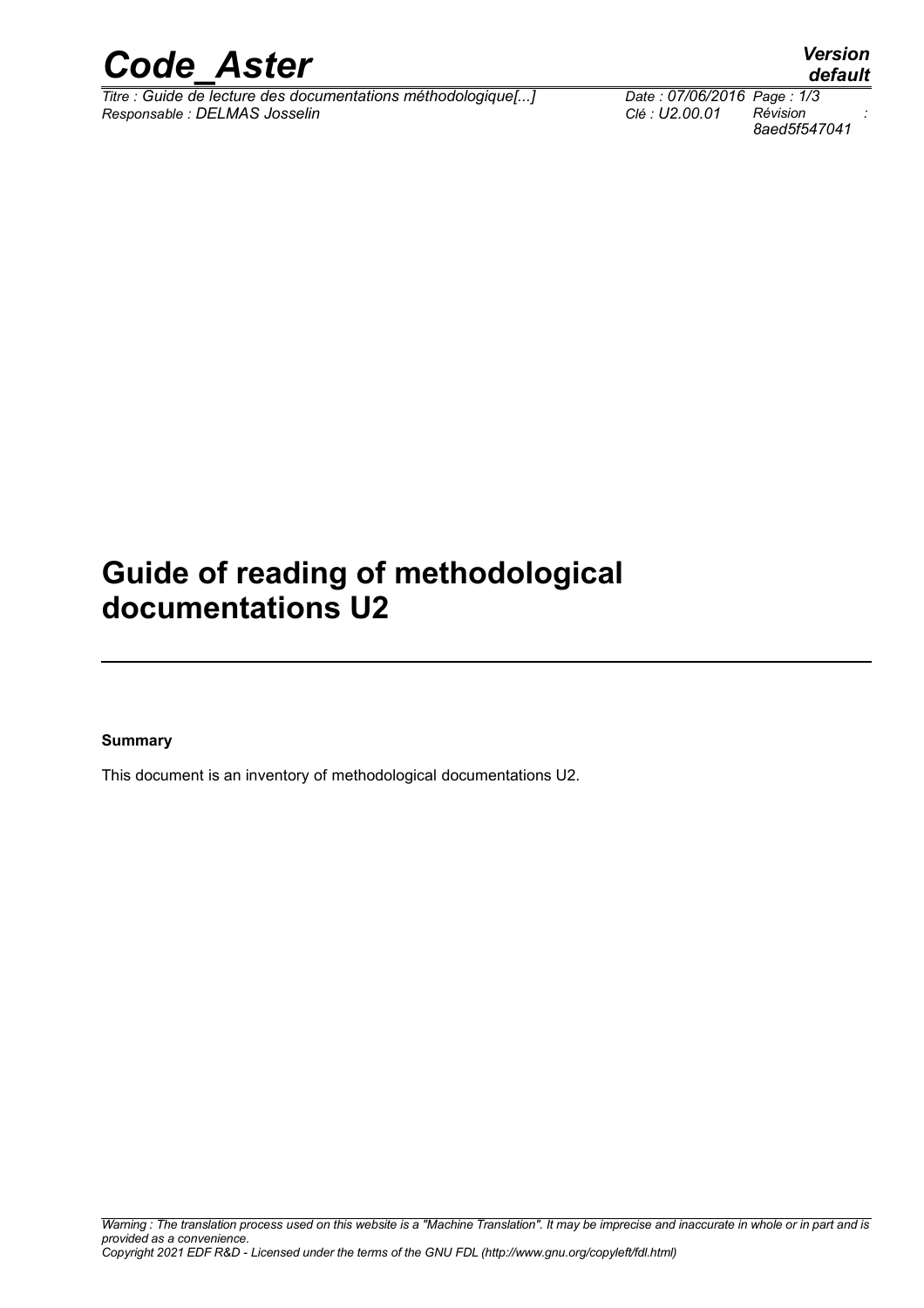# *Code\_Aster Version*

*Titre : Guide de lecture des documentations méthodologique[...] Date : 07/06/2016 Page : 2/3 Responsable : DELMAS Josselin Clé : U2.00.01 Révision :*

*8aed5f547041*

*default*

#### **1 General information on the finite elements**

[U2.01.02] Note of use of the boundary conditions treated by elimination

[U2.01.04] Documentation of the sizes of Code\_Aster

[U2.01.05] Constraints, efforts, forces and deformations

[U2.01.09] analytical Definition of a stress field and a field of internal variables initial

[U2.01.10] Note of use on the choice of the finite elements

[U2.01.11] Note of use of the handling of fields

#### **2 Use of the elements of structure**

[U2.02.01] Note of use of the voluminal elements plates, hulls, hulls SHB, grids and membranes [U2.02.02] Note of use of the elements TUYAU \*

#### **3 Non-linear mechanics**

[U2.04.01] the Councils of use of STAT\_NON\_LINE

[U2.04.02] the Councils of implementation of non-linear calculations

[U2.04.03] Choice of the behavior élasto- (visco) - plastic

[U2.04.04] Note of use of the contact

[U2.04.07] Use of transitory methods of resolution for the strongly nonlinear quasi-static problems

[U2.06.13] General advices of use of the operator DYNA\_NON\_LINE

[U2.10.01] Note of use of the coupling between Code\_Aster and the modules of laws of Zmat behavior and UMAT

#### **4 Breaking process, tires and damage**

[U2.05.00] methodological Guide on the approaches in breaking process

[U2.05.01] Note of use of the operators of breaking process for the classical approach (non-linear elasticity)

[U2.05.02] Note of use of method X-FEM

[U2.05.04] Note of use for the calculation of limiting load

[U2.05.05] Structural analysis in fatigue vibratory

[U2.05.06] Realization of calculations of damage into quasi-static

[U2.05.07] Note of use of the models of cohesive zones

[U2.05.08] Realization of a calculation of prediction of rupture per cleavage

[U2.05.09] Note of use of method GTP

#### **5 Mechanical analyses**

[U2.06.01] Implementation of a calculation of clean modes of a structure

[U2.06.03] Note of modeling of the mechanical cushioning

[U2.06.14] the Councils of implementation of calculations in Interaction Fluid-Structure

[U2.08.04] Note of calculation to buckling

[U2.09.02] Realization of the calculation of an assembly pin-attaches

[U2.09.03] Note of use of the calculation and the postprocessing of a mechanical study according to the RCCM

#### **6 Metallurgy and welding**

[U2.03.04] Note of use for calculations thermometallomecanic on steels [U2.03.05] Note of use for the digital simulation of welding

### **7 Civil engineer and soil mechanics**

*Warning : The translation process used on this website is a "Machine Translation". It may be imprecise and inaccurate in whole or in part and is provided as a convenience. Copyright 2021 EDF R&D - Licensed under the terms of the GNU FDL (http://www.gnu.org/copyleft/fdl.html)*